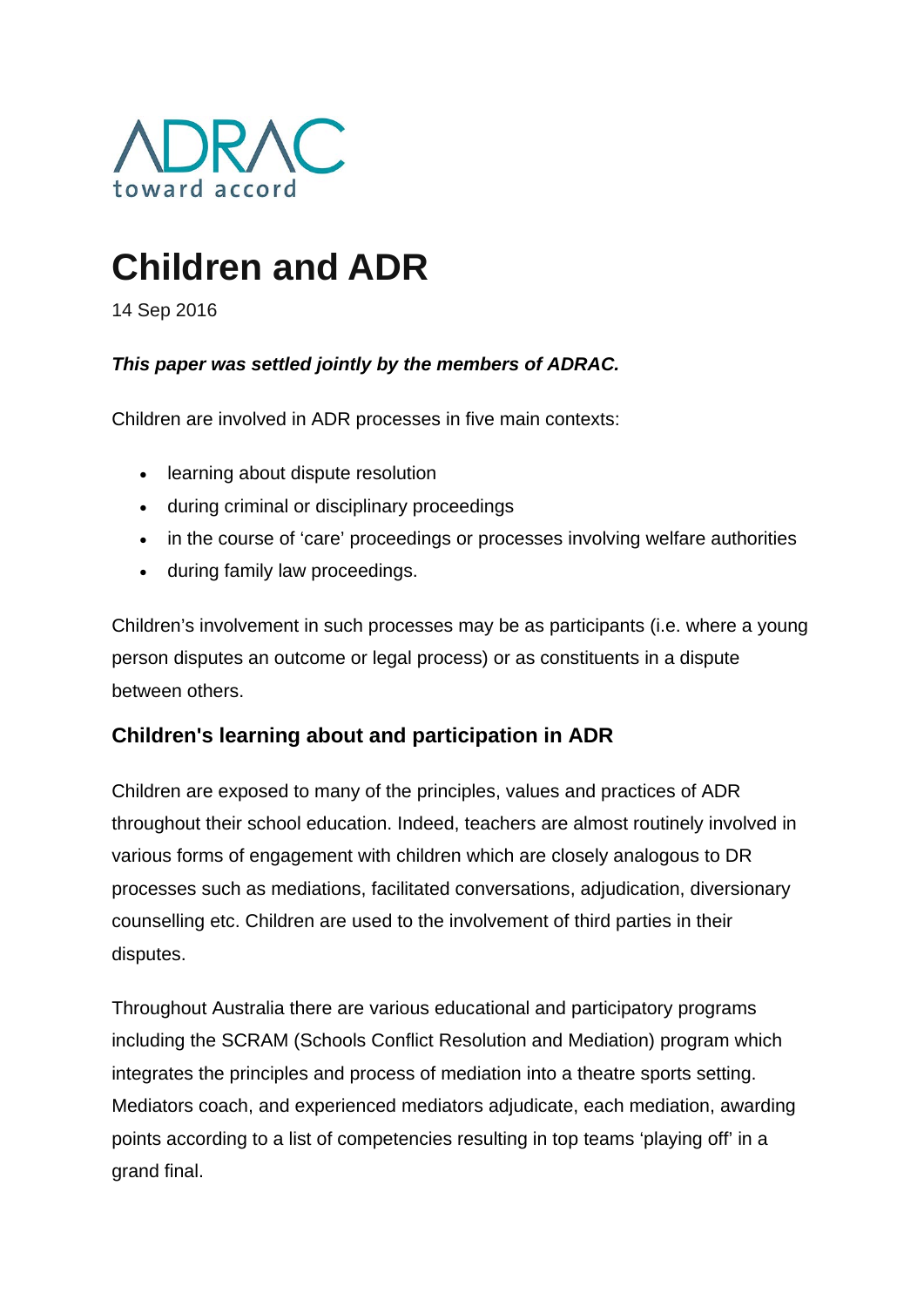There are also some programs in schools and communities where children are trained, and perform roles, as mediators – for instance in dealing with schoolyard bullying.<sup>1</sup>

#### **DR/ADR processes involving children: do exceptional principles/values apply?**

Any DR/ADR process involving adults and children may involve significant power dynamics particular to the age, role and responsibility differences of the participants. The efficacy of children may warrant adjustment of the principles and values which normally inform DR/ADR processes involving adults.

For instance, it is generally recognised that legal and dispute resolution processes involving children should be conducted, wherever possible, on a therapeutic basis – that is, by express reference to their overall wellbeing and best interests. By way of contrast, DR/ADR processes involving adults do not necessarily have a therapeutic dimension, let alone an express one; and the 'standards' applicable to DR/ADR processes involving adults are more likely to be directed to securing procedural fairness than outcome fairness.

Despite the general recognition of a therapeutic dimension to DR/ADR processes involving children, there is less consensus as to what this means or requires in particular contexts, at an operational level.

This is in part due to the fact that whereas the rights of children may be easily stated and relatively static, their needs, interests, and wellbeing at an operational level may vary widely, according to individual circumstances and such matters as their age.

The proposition that 'one size fits all' is particularly inapt in the case of disputes involving children. Indeed, the notion that young people necessarily bring with them 'special vulnerability' may not be either true or always helpful. ADRAC understands, for instance, that the anecdotal experience of some DR practitioners is that young people often have, and wield, power, both more subtly and more brazenly than some adults. Hence, the critical importance of well-directed intake processes, including to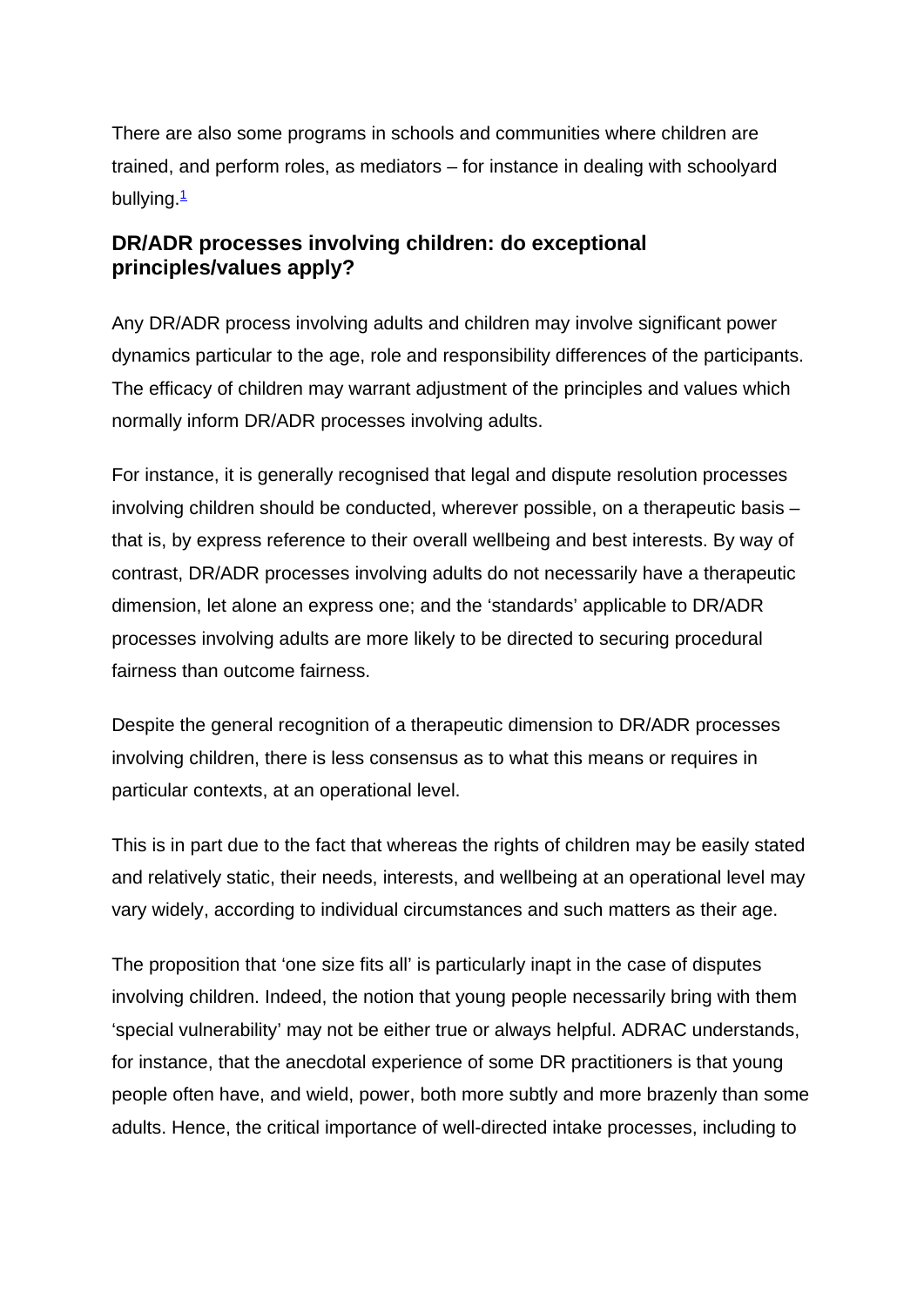identify special needs and interests (including need for any specialist input), sound process, and sought-after outcomes.

The identification of sought-after outcomes is particularly important in order to properly assess the success or otherwise of DR processes involving children.

The pre-eminent need for 'integrity of process' when children are involved also has implications for the adequacy of systems of monitoring, training, data collection, and probity review.

### **DR/ADR and child offenders**

Children's courts nowadays regularly borrow from or deploy models of therapeutic jurisprudence when dealing with child offenders. They recognise the need for multiple pathways and inter-disciplinary approaches to engagement with child offenders; and they attach a very high premium to the quality of procedural justice when dealing with child offenders. They subscribe to 'problem-solving' or 'solutionfocussed' approaches, including by exercising coercive power in ways informed by the behavioural sciences.

Children's courts now appear to embrace (without apology) the proposition that coercive power can be exercised therapeutically. 'Judicial leverage' is considered a legitimate tool.

Indeed, the intersection of children with the legal system is increasingly seen as an opportunity 'to do good' – an opportunity which should not be foregone.

However, practices and approaches differ across and within jurisdictions, and a cohesive set of organising principles has not yet been developed[.2](http://www.adrac.org.au/adr-mapping/children-and-adr#note2) Much appears to depend upon the attitudes and philosophies of particular judicial officers.

Youth justice conferencing, a true form of ADR in the strict sense, is used in all Australian States and Territories to deal with juvenile criminal offenders, $3$  but also varies within and between jurisdictions.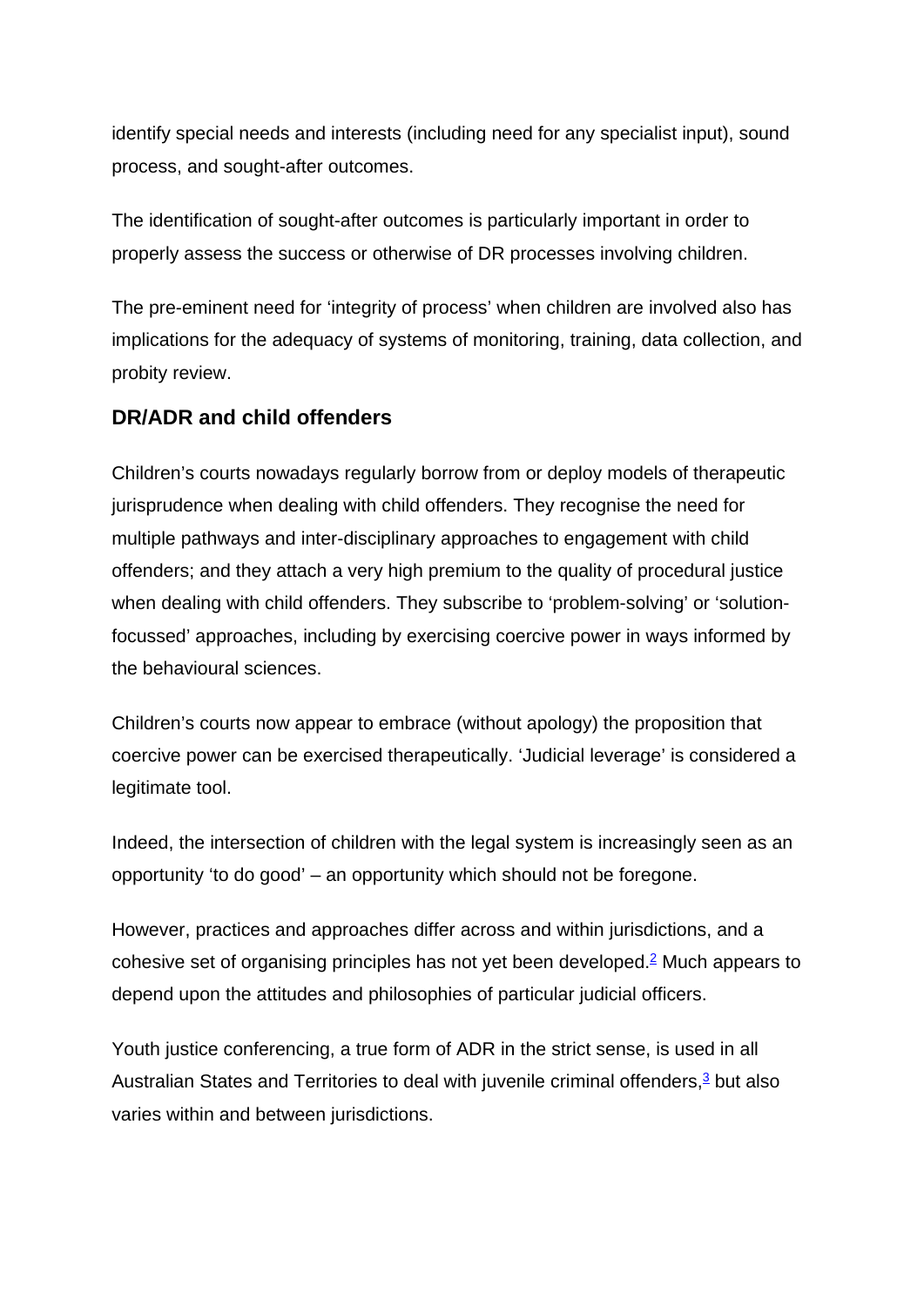These conferences bring together the juvenile offender, the victim and their family or supporters to discuss the offence, its effects, and ways to repair the harm it caused. Police officers and lawyers may also participate in these conferences; they are run by objective convenors. Costs are paid by the court or responsible department.

The purpose of these conferences is to agree on an 'outcome plan' that the juvenile offender must follow. The outcome plan may be reflected in court orders. If agreement cannot be reached, or the juvenile doesn't complete the outcome plan, the matter can be referred back to court.

In most States and Territories legislation sets out what offences can be dealt with by these kinds of conferences. The juvenile offender must admit that they committed the offence and agree to participate in a conference. (See Criminal justice and ADR.)

### **ADR and disciplinary action involving children in schools**

'Community accountability conferencing' is also used in schools across Australia to deal with behavioural issues like bullying and drug possession. $4$ 

Participants in these conferences include the 'offending' child, his or her victims(s), the families and supporters of the offending child and victim(s), and appropriate school personnel. The conferences are conducted by a trained facilitator, generally a teacher or counsellor.

## **Possible benefits/downsides of these sorts of DR/ADR conferences; issues arising**

There may be a number of benefits of using ADR in juvenile offending or disciplinary contexts:

- the availability of such processes may encourage a juvenile to take responsibility for their actions such processes involve, and may empower, victims
- they may improve relationships between participants
- they may promote innovative thinking about behaviour management<sup>5</sup>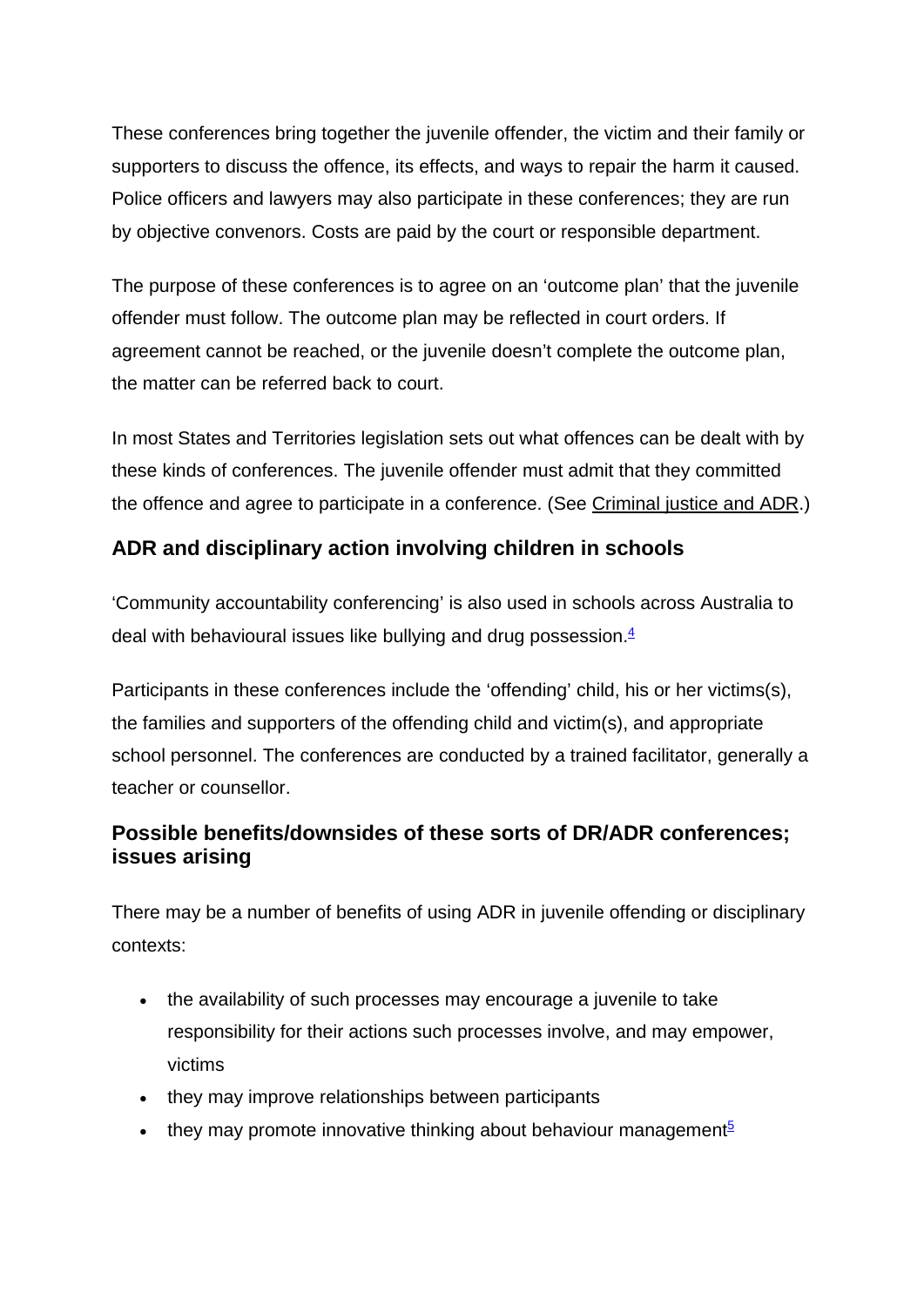• they may reduce the experience of harm directly caused by particular behaviour, and reduce so-called 'recidivism' (repeat behaviour).

However, risks can arise. For instance, a young person may admit to an offence which they did not commit, as a means of avoiding a court-imposed sanction and/or the burden of an appeal. $6$ 

Empowerment of the victim presupposes, of course, that the young person did commit the offence.

It is also sometimes observed that the success of such conferences depends heavily upon the skills of particular convenors, and the appropriate selection of candidate cases, both of which may vary to a considerable extent.

Further, these kinds of ADR conferences are rarely conducted on a wholly neutral basis. They may be geared overtly or covertly to achievement of particular outcomes, not all of which can be aligned cohesively – let alone justified by reference to the best interests of the child.

What does a focus on better outcomes for the juvenile offender, the victim, and the community mean in a particular case? What 'trade-offs' are justified and what are not?

Is it permissible to trade-off, or strike a balance between, the needs of children and risks to the community? Is it practicable or realistic to expect that such trade-offs would not occur when outcomes are formulated in a restorative justice context?

Is any form of 'shaming' (even when carried out within a continuum of respect and support) a legitimate dynamic within such processes? To what extent are forms of shaming still used?

How is constructive and destructive victim input best managed when children are involved?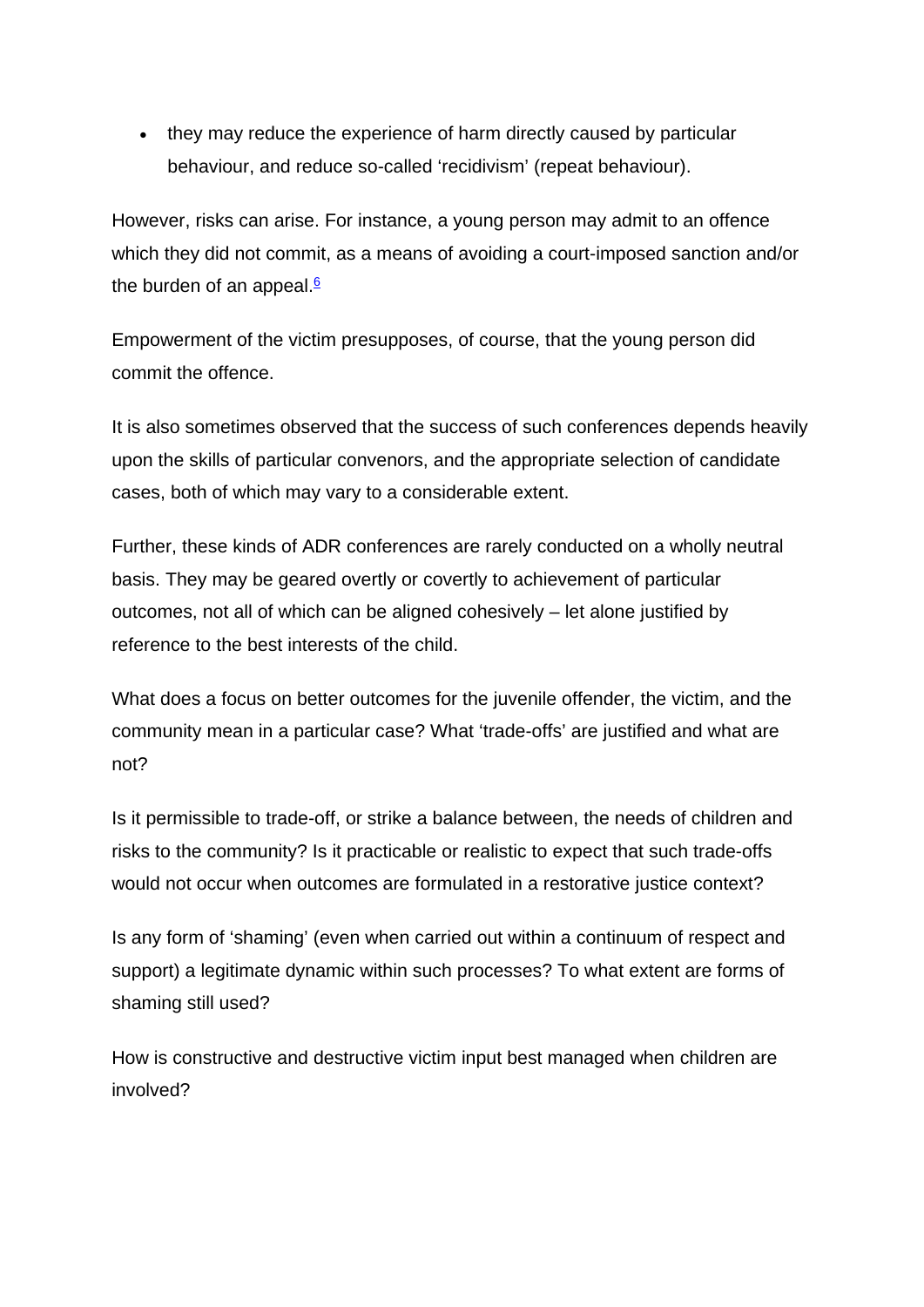These kinds of issues demand attention when children are involved, otherwise socalled therapeutic processes may not only forego an opportunity to do good – they may do real harm.

Interestingly, some research suggests that youth justice conferencing is no more effective than traditional court processes at reducing recidivism.<sup> $7$ </sup> This may be regarded as somewhat surprising, and can be contrasted with the position concerning adult offenders. $8$  Of course, non-recidivism is only one measure of success.

Another, perhaps better, measure of success may be completion of treatment for matters such as underlying drug or alcohol abuse, or mental health issues. The experience in the United States suggests that, for adult offenders, the rate of treatment completion for therapeutic justice attendees is 6 times higher than for voluntary attendees. $9$  That is an impressive statistic. ADRAC is not aware of the position in Australia for children (or adults) with who attend treatment as part of a restorative/therapeutic justice plan.

#### **Children's participation in ADR in family law and care proceedings**

In the family law context, participation in Family Dispute Resolution is required, subject to some exceptions, where a dispute involves the living arrangements and/or spending time arrangements for children.<sup>[10](http://www.adrac.org.au/adr-mapping/children-and-adr#note10)</sup> Children are usually legally represented in contested hearings involving their interests, but not in ADR processes. The legal representative in contested hearings is not bound by instructions in the usual way, reflecting the fact that the interests of a child may not align with their wishes.

Some jurisdictions, notably NSW and WA, have also implemented models of ADR in the care and protection areas of law. This allows families to work with community services and actively participate in decision-making about a child's care.<sup>11</sup> Research supports continued involvement of ADR processes in care and protection proceedings. $\frac{12}{2}$ 

How children should best participate in such processes is a vexed issue. The desirability of giving children a say in decisions that affect them must be balanced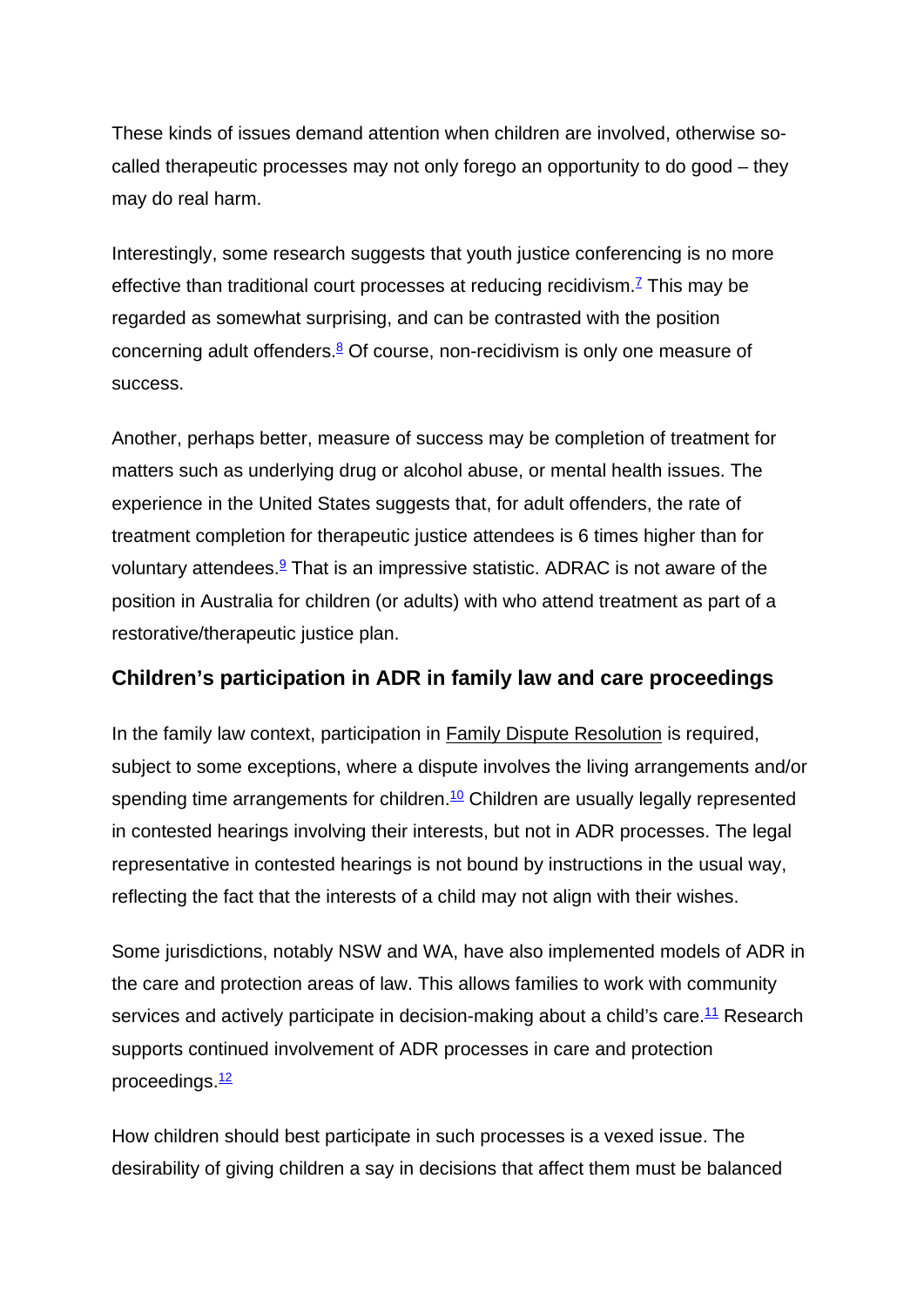against concerns that they may be traumatised by the process, or be unduly influenced by the adults involved, or assume a care-reversal role in relation to an adult.

The use of ADR in disputes involving family violence is particularly controversial, because of safety concerns and power dynamics. ADR is usually conducted in private, enabling participants to (amongst other things) be more frank and to make situation-specific safety arrangements. Work is being done to develop methods of ADR, and pre-intake processes, which better protect and assist vulnerable parties including children. $\frac{13}{2}$ 

Research suggests that it is important to children to know that their voice has been heard and considered in the decision-making of adults. ADR can improve communication between those involved in making decisions about children, and can help children and other participants understand how and why decisions are made. $\frac{14}{1}$ 

#### **Where to from here?**

The Australian Law Reform Commission has recommended that children's participation in ADR be determined based on the needs and wishes of the child involved. The Commission has also recommended that research be undertaken into children's participation in family law ADR processes, and what methods and practices are most effective and appropriate[.15](http://www.adrac.org.au/adr-mapping/children-and-adr#note15) It appears that this recommendation has yet to be implemented.<sup>16</sup>

ADRAC considers that the absence of a solid evidence-base to measure the success (or otherwise) of ADR processes involving children is particularly regrettable.

Interestingly, data collected in relation to adult experiences of DR processes, including court processes, suggests that adults attach most weight to so-called procedural justice – that is, being heard is perceived as more important than achieving a particular result. $17$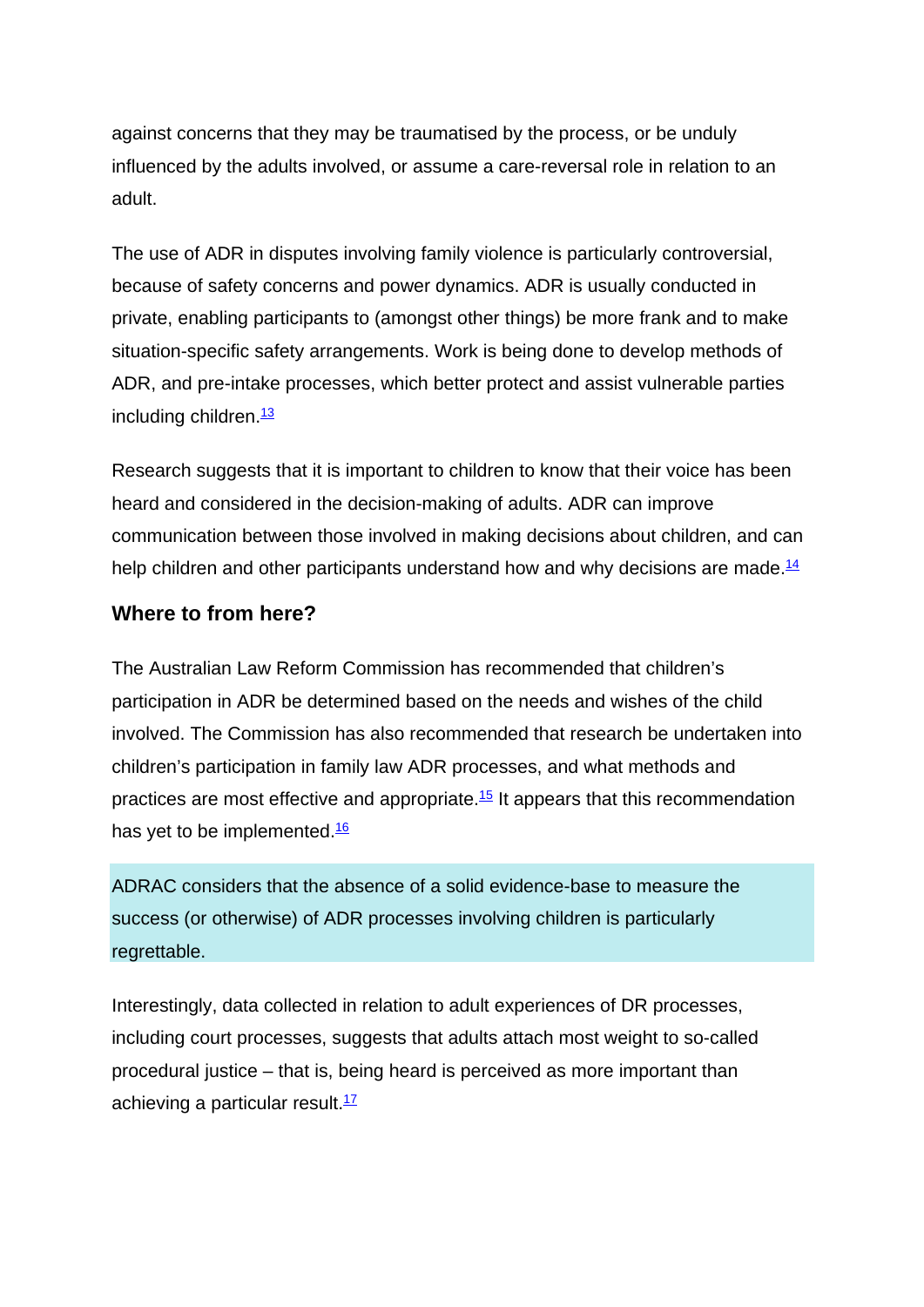This may have implications for ADR processes involving children, particularly those which only give them an indirect voice – for example through a legal representative or via a report presented to the court.

ADRAC also considers that more work needs to be done in relation to expectations of DR practitioners in processes involving children. For instance, in mediations involving adults it is sometimes suggested that it is OK for a DR practitioner to acknowledge something said by a disputant ('I hear what you say'), but it is preferable for DR practitioners not to empathise (engage emotionally) with either disputant. In the United States, restorative justice aims to be 'warm'. $18$ Is such an approach appropriate where children are involved? Does it depend on any, and if so what, factors? What are the dangers, and limits? ADRAC welcomes feedback concerning the risks, benefits, concerns and issues canvassed above.

#### Other relevant topics: Principles of ADR, Restorative Justice.

1. [http://www.cyh.com/HealthTopics/HealthTopicDetailsKids.aspx?p=335&np=287&id=2507.](http://www.cyh.com/HealthTopics/HealthTopicDetailsKids.aspx?p=335&np=287&id=2507)

2. By way of contrast, ADRAC understands that so-called 'drug courts' in the United States have published a very comprehensive set of 'Best Practice Standards', referred to in a Public Presentation by former Californian Superior Court Judge, Peggy Hora, on the topic of *Smart Justice*, ACT, 8 March 2016.

3. Australian Institute of Criminology, *Restorative justice in Australian criminal justice system*, Research and Public Policy Series 127 (2014) 6-22. See further: *Young Offenders Act 1997* (NSW) Part 5; *Youth Justice Act 1992* (QLD) Part 3; *Children, Youth and Families Act 2005* (Vic) s 415; *Youth Justice Act 1997* (Tas) Part 2 Division 3; *Young Offenders Act 1993* (SA) Part 2 Division 3; *Young Offenders Act 1994* (WA) Part 5 Division 2; *Youth Justice Act 2005* (NT) Part 3; *Crimes (Restorative Justice) Act 2004*.

4. Australian Law Reform Commission, *Seen and heard: priority for children in the legal process*, Report number 84 (1997) 10.73; Margaret Thorsborne, *School violence and Community Conferencing: The Benefits of Restorative Justice*, available at [http://www.thorsborne.com.au/papers/.](http://www.thorsborne.com.au/papers/)

5. Australian Institute of Criminology, *Restorative justice in Australian criminal justice system*, Research and Public Policy Series 127 (2014) 23-28.

6. ADRAC understands that for this and other reasons, restorative justice conferencing is only available in New Zealand for adult offenders.

7. Bureau of Crime Statistics and Research, *The Effect of Youth Justice Conferencing on re-offending* (15 March 2012) NSW